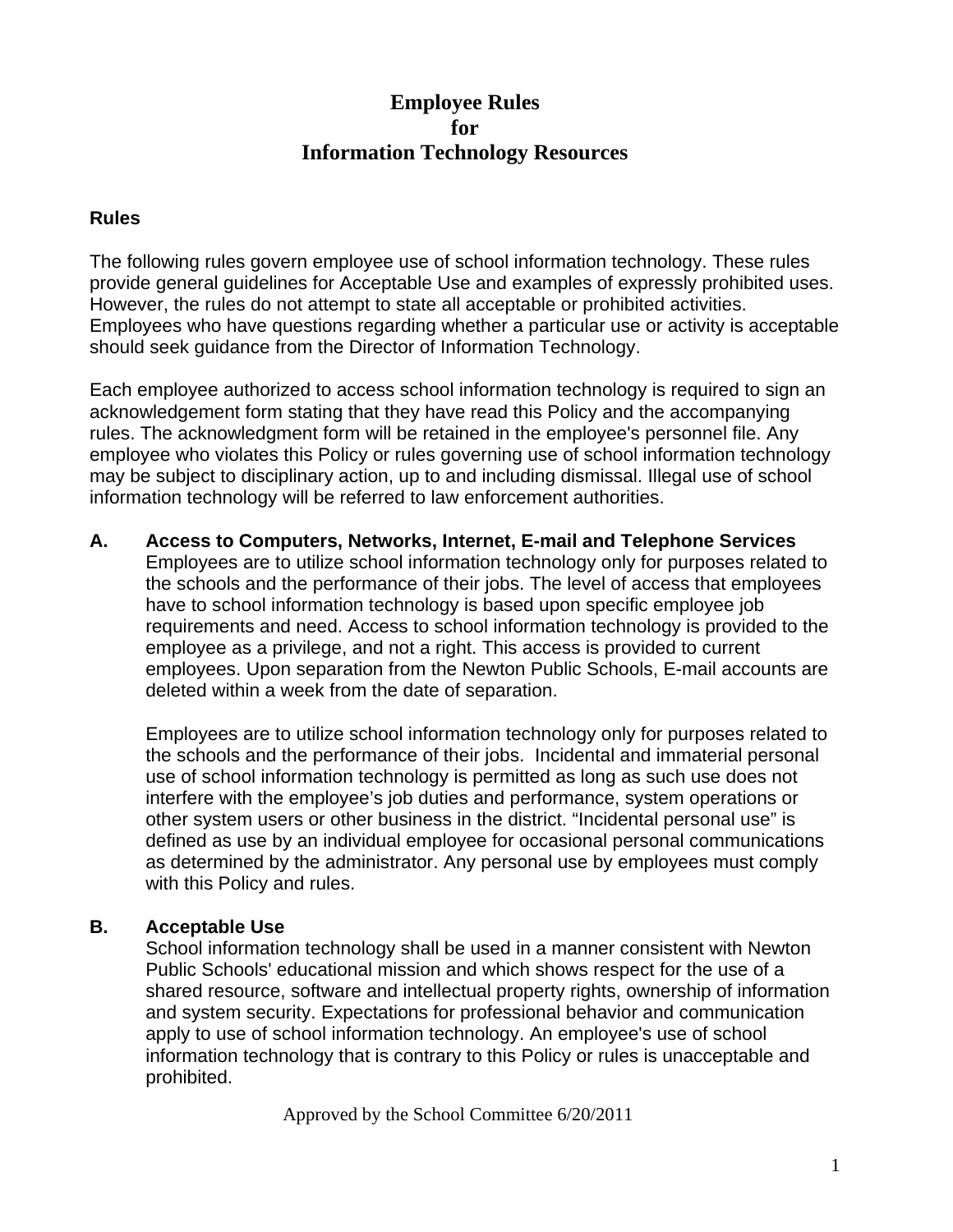# **C. Prohibited Use**

Each employee is responsible for his/her actions involving school information technology and for his/her computer files, passwords, and accounts. General examples of unacceptable uses of school information technology that are expressly prohibited include, but are not limited to, the following:

- 1. Any use that violates any federal, state or local law or regulation, including copyright laws, or violates a School Committee policy;
- 2. Any use to harass, discriminate, threaten, defame, demean, or intimidate;
- 3. Any use involving materials or language that is obscene, pornographic, sexually explicit or sexually suggestive, vulgar or profane;
- 4. Any use for private financial gain, advertising, or solicitation purposes;
- 5. Any use to proselytize or advocate the views of an individual or non-school sponsored organization, including but not limited to, political or religious interests;
- 6. Fund-raising for any non-school sponsored purpose, whether profit or not-forprofit;
- 7. Providing school E-mail addresses or telephone numbers to outside parties whose intent is to communicate with school employees, students and/or their families for non-school purposes;
- 8. Obtaining confidential information about student or employees for non-school related activities, or sharing confidential information about students or employees for non-school related activities;
- 9. Any communication that represents an employee's personal views as those of Newton Public Schools or that could be misinterpreted as such;
- 10. Downloading or loading software or applications without permission from the Director of Information Technology;
- 11. Opening or forwarding any E-mail attachments from unknown sources;
- 12. Sending mass E-mails to school users or outside parties for school or nonschool purposes without the permission of the Director of Information Technology;
- 13. Participating in any type of use which would cause congestion of the network or interfere with the work of others.
- 14. Any misuse or disruption of school information technology, including intentional physical misuse or damage, or any breach or attempt to breach the security features of school information technology;
- 15. Revealing one's password to anyone else, using anyone else's pass-word, or pretending to be someone else when sending information over school information technology;
- 16. Accessing or attempting to access unauthorized sites on the Internet;
- 17. Failing to report a breach of school information technology security to the Director of Information Technology;
- 18. Any unauthorized attempt to modify, delete, erase, or otherwise conceal any information that is stored on school information technology, including someone else's work or data, and any attempt to modify, delete, erase, or otherwise conceal any information that shows a violation of this Policy or rules;
- 19. Using school information technology resources after access has been denied or revoked; and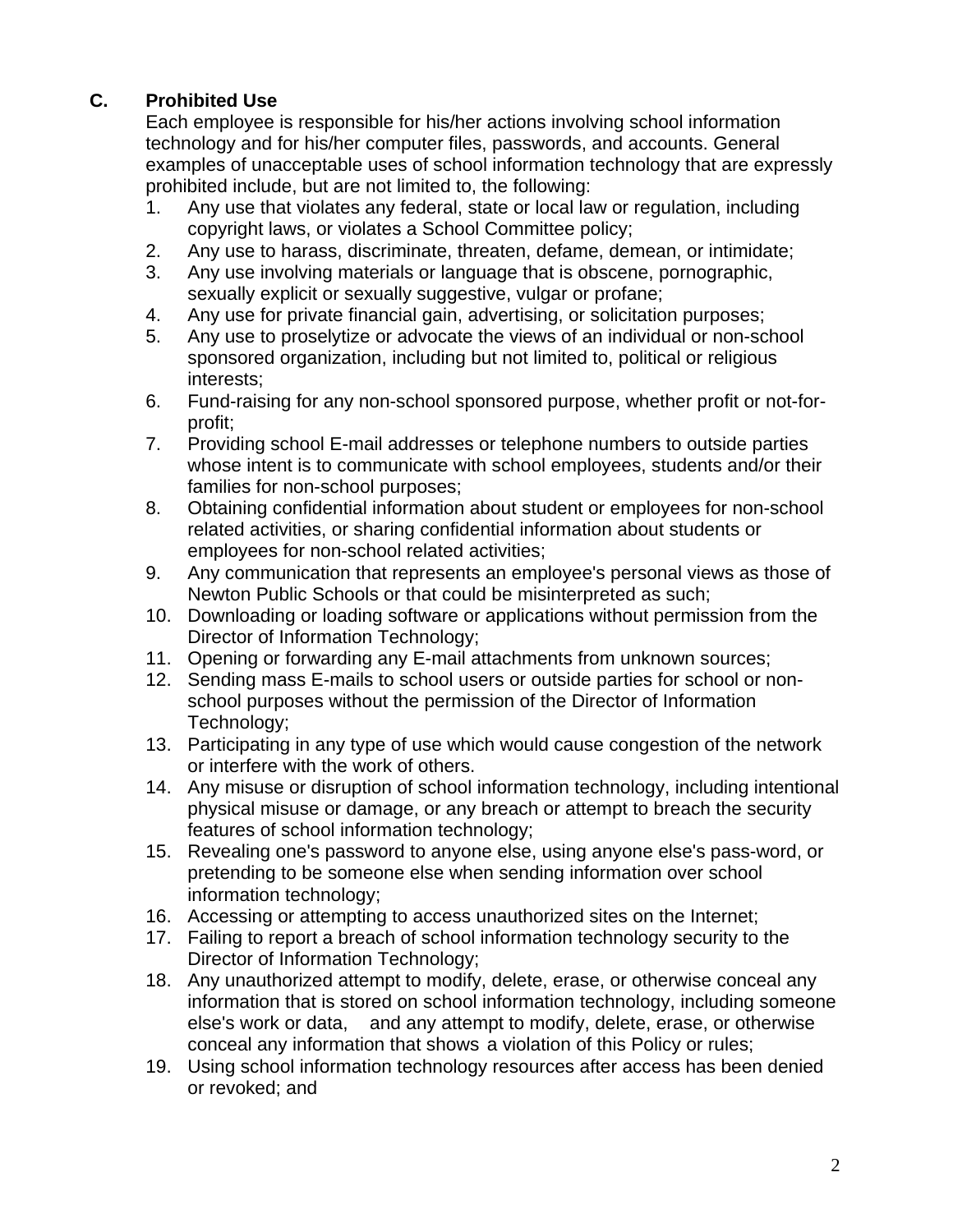20. Any communication that violates generally accepted rules of E-mail or computer etiquette and/or professional conduct.

Employees who are uncertain as to whether particular activities are acceptable should seek further guidance from his/her building principal or the Director of Information Technology.

## **D. First Class Folders**

The First Class E-mail system enables staff members to create folders to facilitate communication on specific educational topics of interest. To be created and maintained, each folder must have a moderator. The role of the moderator is to provide access to the folder by interested staff members and to moderate the communication in the folder to be sure that all of the folder members adhere to the topic for which the folder was created. Any folder that does not have a moderator is subject to cancellation. Further, as a service to the staff, the Information Exchange Folder is provided as a means for staff members to share more general information. Any information not specifically related to school/educational issues is to be limited to this folder. Topic areas in the Information Exchange Folder are The Want Ad, Entertainment Tonight, Dining Around, Cooking and Recipes, Green Thumb, Sports, and Lost and Found. Postings in the Information Exchange Folder must comply with this Policy and rules and postings that violate this Policy and rules may be removed. All postings will be removed after sixty (60) days.

## **E. No Expectation of Privacy**

Newton Public Schools retains control, custody, and supervision of all school information technology owned, leased or paid for by it. Newton Public Schools reserves the right to monitor all computer, Internet, E-mail, and telephone activity by employees and other system users. Employees have no expectation of privacy in their use of school information technology, including E-mail messages and stored files.

## **F. Confidentiality of Information**

Employees are expected to use appropriate judgment and caution in communications concerning students and staff to ensure that personally identifiable information remains confidential. Please comply with the School Committee's Employee Confidentiality Policy.

## **G. Staff Responsibilities to Students**

Teachers, staff members, and volunteers who utilize school information technology for instructional purposes with students have a duty to supervise such use. Teachers, staff members, and volunteers are expected to be familiar with the Internet, E-Mail, and Computer Network Internet Safety Policy for Students of the Newton Public Schools and to enforce such Policy. When, in the course of their duties, employees/volunteers become aware of student violations, they are expected to stop the activity and inform the building principal.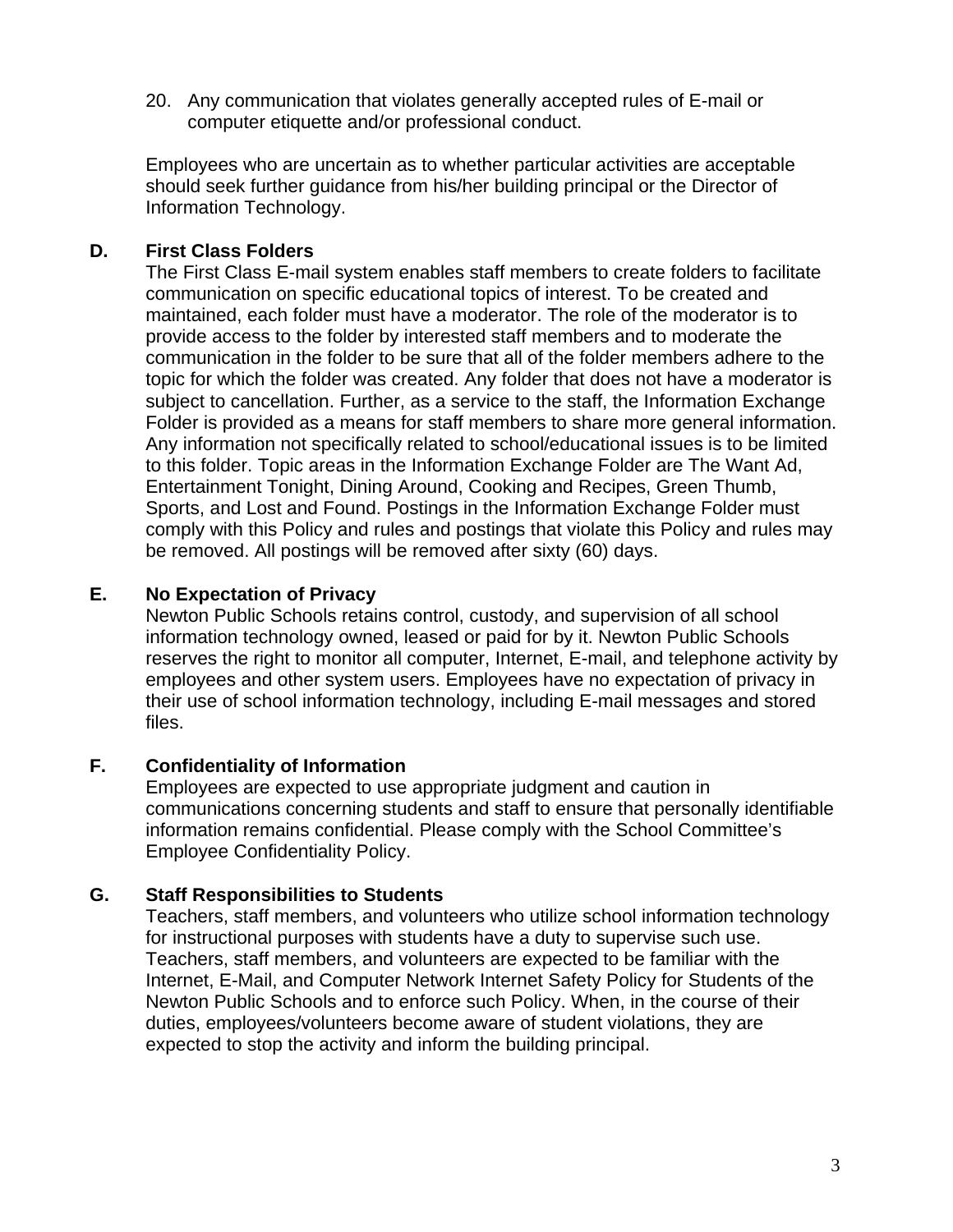### **H. Compensation for Losses, Costs, and/or Damages**

The employee shall be responsible for any losses, costs, or damages incurred by Newton Public Schools related to violations of this Policy or rules governing employee use of school information technology.

#### **I. Responsibility for NPS-owned Computers Issued to Specific Teachers**

Only software and shareware with the appropriate licenses owned by the Newton Public Schools can be installed on laptops. The teacher to whom a laptop is issued is responsible for the laptop at all times in school and outside of school. Due to budget constraints, if a teacher laptop is stolen there is no guarantee that funds will be available to purchase a replacement.

## **J. Responsibility for Staff-owned Computers**

Staff members who bring their personally owned computer to school are responsible for their own equipment, and they do so at their own risk. Any damage to the equipment is the responsibility of the individual. The district has no liability for computers brought into the schools, including damage, theft, vandalism, data loss and accidents. The district may suspend the right to use the personally owned computer in district facilities at any time if it is determined that the user is engaged in unauthorized activity or is violating the Acceptable Use Policy.

#### **K. Responsibility for Unauthorized Charges, Costs, or Illegal Use**

Newton Public Schools assumes no responsibility for any unauthorized charges made by employees, including but not limited to credit card charges, subscriptions, long distance telephone charges, equipment and line costs, or for any illegal use of its computers such as copyright violations.

## **L. Disclaimer on Liability**

Newton Public Schools assumes no responsibility for any loss or corruption of data resulting from the use of school information technology.